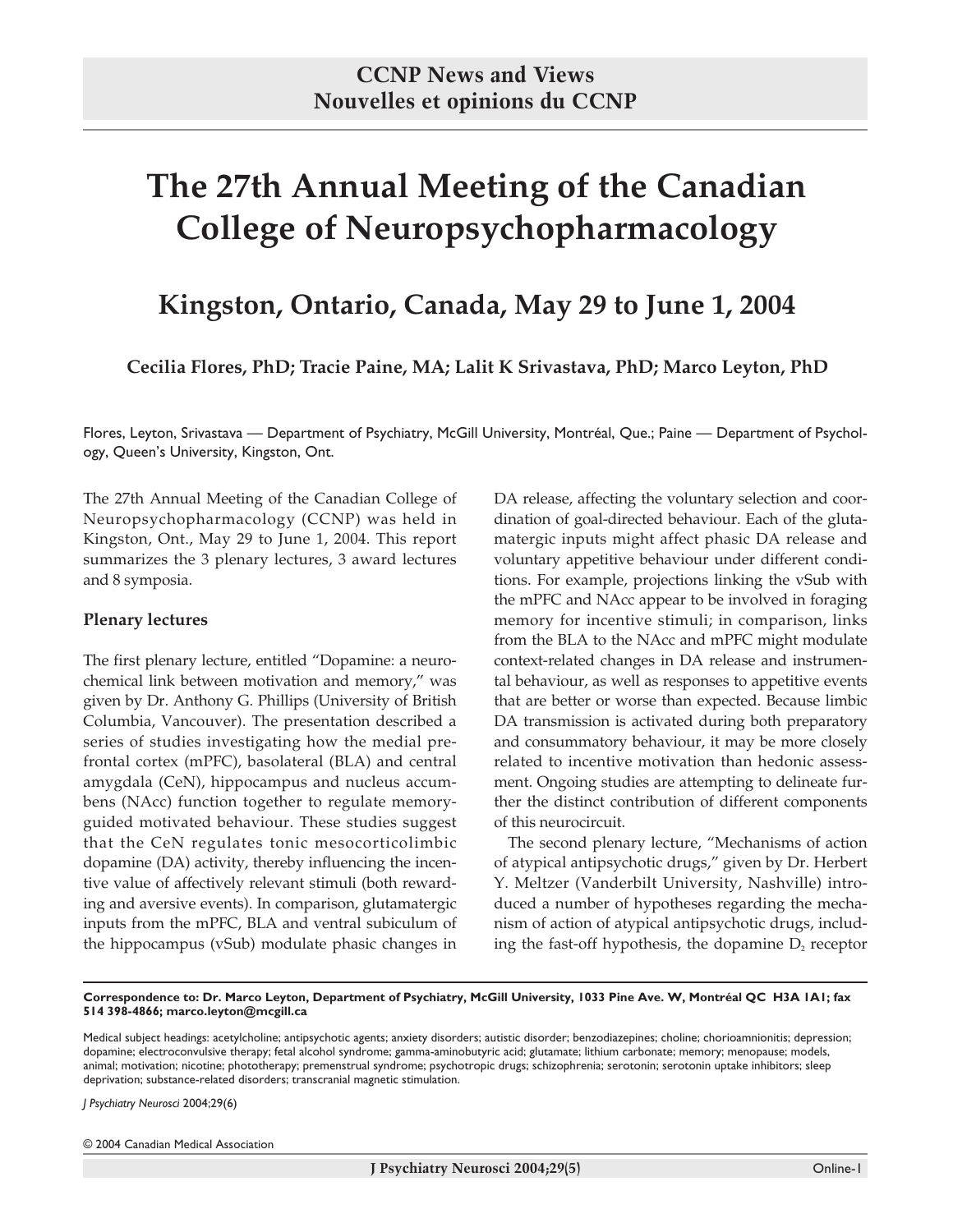antagonism hypothesis, the anti-muscarinic hypothesis, and the hypothesis that atypical antipsychotic agents selectively inactivate the mesocortical/mesolimbic dopamine (DA) system while sparing the nigrostriatal DA system.

Meltzer suggested that the serotonergic effects of atypical antipsychotic drugs likely contribute to their clinical efficacy, because there is a considerable degree of interaction between the serotonin (5-HT) and DA neurotransmitter systems. At clinically relevant doses, atypical antipsychotics exhibit greater  $5-HT<sub>2A</sub>$  receptor occupancy in the cortex than  $D_2$  occupancy in the striatum. Recent microdialysis studies suggest that these  $5-HT<sub>2A</sub>$  antagonist properties lead to preferential DA release in the cortex as compared to the limbic system. Behaviourally, haloperidol combined with a 5-HT<sub>2A</sub> antagonist substituted for clozapine (an atypical antipsychotic agent) in drug discrimination studies, and  $5-\text{HT}_{2c}$  antagonists blocked the catalepsy-inducing effects of typical antipsychotic drugs. Clinically, M100907 (a selective  $5-HT<sub>2A</sub>$  antagonist) has been reported to be almost as effective as haloperidol at treating positive symptoms and total psychopathology in schizophrenia. Finally, the  $5-HT_{2A}$  inverse agonist, SP 43469B, is reported to decrease total psychopathology and negative symptoms, while having mild effects on positive symptoms. In comparison, Meltzer argued, the fast-off hypothesis is not an adequate explanation for these effects, because most atypical antipsychotics are not fast off. He noted that the drugs with the least extra-pyramidal side effects dissociate from the  $D_2$  receptor more slowly than haloperidol and other typical antipsychotic agents.

A possible role for muscarinic receptor activation in the action of atypical antipsychotics was also discussed. Atypical, but not typical, antipsychotics increase acetylcholine (ACh) release in the cortex and hippocampus. Moreover, patients with schizophrenia exhibit a reduction in the number of M1 receptors in Brodmann's areas 9 and 46 of the frontal cortex as well as in the hippocampus. M1 and M4 receptor agonists improve cognition, inhibit conditioned avoidance and block amphetamine-induced locomotion without causing catalepsy in animal models. Further, the major metabolite of clozapine (an atypical antipsychotic) *N*desmethylclozapine (NDMC) is an M1 agonist and increases cortical DA. Finally, in clinical trials xanomeline, a muscarinic receptor agonist, improved shortand long-term memory and both positive and negative symptoms of schizophrenia. Together, Meltzer proposed, the studies suggest that 5-HT, DA and ACh each contribute to the clinical efficacy of atypical antipsychotics.

The third plenary lecture was given by Dr. David J. Nutt (University of Bristol, Bristol) about the neurobiology of various anxiety disorders: panic disorder, generalized anxiety disorder, post-traumatic stress disorder and obsessive–compulsive disorder ("Why worry? The brain mechanisms of anxiety"). Among the many theories that have been advanced to explain anxiety disorders, Dr. Nutt proposed that neurotransmitter imbalances in the  $\gamma$ -aminobutyric acid (GABA)/ benzodiazepine and/or serotonin (5-HT) systems may be of primary importance. Positron emission tomographic (PET) data suggest that there are reductions in [<sup>11</sup>C]flumazenil binding to benzodiazepine receptors in the cortex and the hippocampus of patients with panic disorder. Benzodiazepine receptor abnormalities in anxiety disorders may be driven by genetic variations in the GABA receptor subunits, previous use of the drug, stress or altered 5-HT inputs. The 5-HT system is implicated in anxiety disorders from various lines of evidence. For example, selective serotonin reuptake inhibitors (SSRIs), tricyclic antidepressants and the  $5-HT<sub>1A</sub>$ agonist buspirone are effective anxiolytic drugs, whereas  $5-HT<sub>1A</sub>$  gene knockout mice are anxious. PET studies suggest that  $5-HT<sub>1A</sub>$  receptor densities are reduced in both the cell body and terminal regions (amygdala and orbitofrontal cortex) of drug-free individuals with panic disorder. Moreover, diminishing 5-HT transmission with the tryptophan depletion method can reinstate symptoms in patients with panic and social anxiety disorders. In conclusion, he stated that modern antidepressants are the best first-line treatment for anxiety disorder. Although benzodiazepines also work, their side-effect liability indicates that they are better viewed as a second-line treatment option.

#### **Award lectures**

#### *CCNP Heinz Lehmann Award lecture*

Dr. Guy Chouinard (Université de Montréal, Montréal) presented the Heinz Lehmann Award lecture entitled "State of confusion: measurement and classification regarding drug-induced movement disorder (DIMD) and Canadian off-label psychotropic drug discoveries." The talk illustrated a career of careful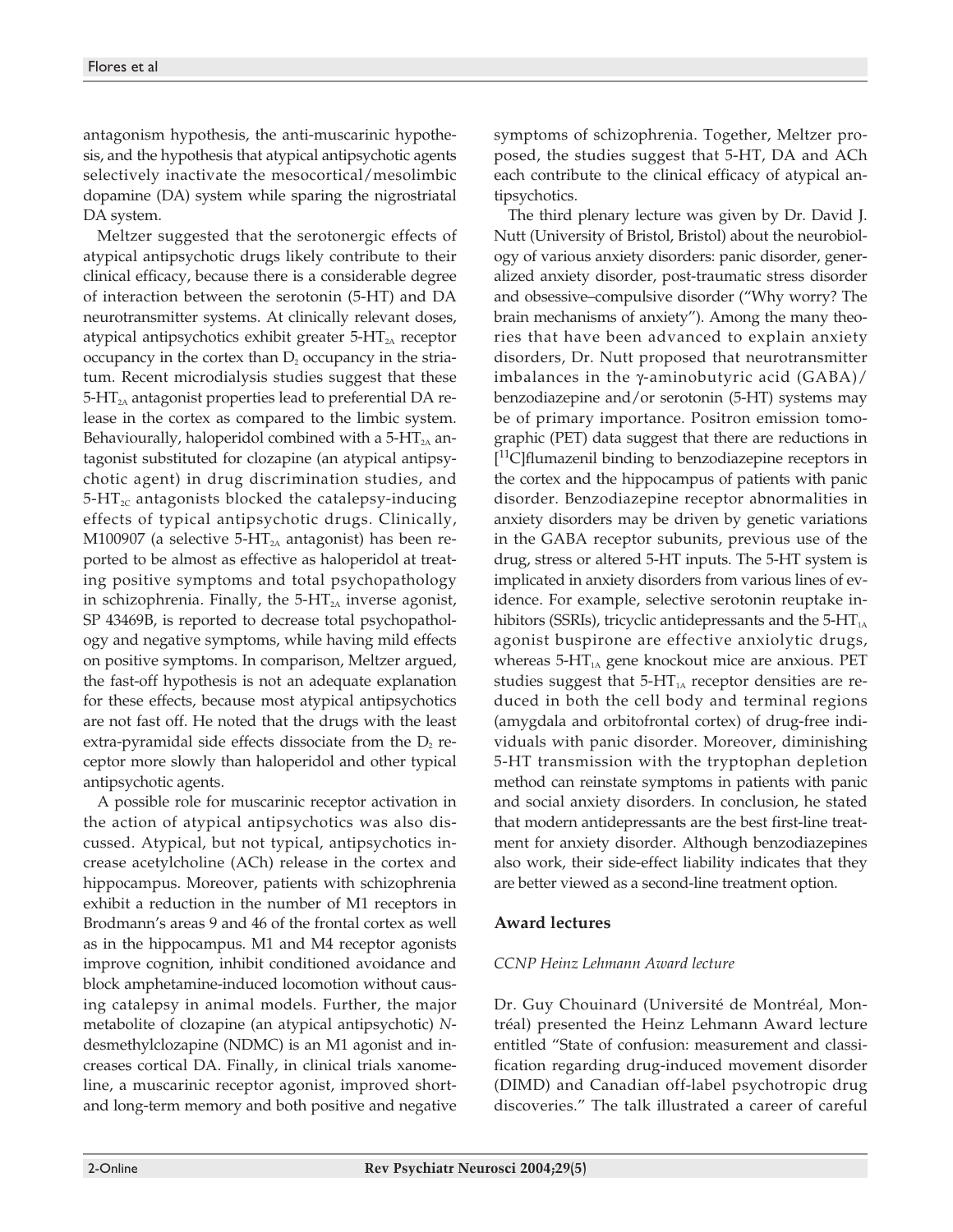clinical observation and the insightful recognition of off-label uses for existing treatments. As a first illustrative example, he suggested that the growing use of psychotherapeutic drugs with potential to cause movement disorders in patients calls for a better understanding of the origin, diagnosis and management of DIMD. He proposed a new classification scheme of different movement and posture disorders that distinguishes DIMD from pathophysiological movement disorders. Data on the incidence of and risk factors for movement disorders from large-scale epidemiologic studies of patients with schizophrenia taking typical antipsychotic drugs as well as from clinical trials of typical and atypical antipsychotics were presented. A long-acting injectable formulation of risperidone was shown to reduce parkinsonism and tardive dyskinesia in patients with schizophrenia. He also showed data suggesting that the age of the patient, schizoaffective symptoms and negative scores on the positive and negative syndrome scale (PANSS) are significant risk factors for the development of DIMD. Finally, Dr. Chouinard reviewed data on off-label indications for benzodiazepines (clonazepam, alprazolam) and gabapentin in anxiety and panic disorders. In doubleblind placebo-controlled trials, he observed significant benefit of alprazolam in generalized anxiety and panic disorders. Similarly, clonazepam was found to be an effective anti-panic and anti-manic agent. Based on his research, Dr. Chouinard made the first proposal to use gabapentin as a treatment for insomnia and anxiety.

# *CCNP Innovation in Neuropsychopharmacology Award lecture*

Drs. Philip Seeman and Shitij Kapur (University of Toronto, Toronto), joint winners of the award, gave a talk entitled "From receptors to response: thoughts on the mechanism of action of antipsychotics." Dr. Seeman provided an overview of the dopamine hypothesis of schizophrenia and summarized several decades of work in his laboratory suggesting that overactivity of the dopamine  $D_2$  receptors is a key neurochemical abnormality in the brains of patients with schizophrenia. He also noted that differences in the effectiveness and side-effect profiles of typical and atypical antipsychotic drugs relate to the kinetic binding parameters of the drugs toward  $D_2$  receptors. Atypical drugs bind "loosely" to  $D_2$  receptors and come off the receptor more quickly than typical ones. Dr. Kapur elaborated

on the concept that blockade of  $D_2$  receptors is necessary and sufficient for antipsychotic response. He presented PET imaging data showing that an optimal level of striatal  $D_2$  receptor occupancy (~65%) by antipsychotic drugs is necessary for a favourable clinical response in the patients. Higher occupancy, often attained with typical antipsychotics, leads to extrapyramidal side effects (EPS). At the doses usually given, most atypical antipsychotic drugs occupy  $D_2$  receptor to a level of about 65%, which may explain why they produce fewer EPS. Dr. Kapur explained that quetiapine, an outlier atypical drug that generally occupies  $20\%$  of  $D_2$  receptors, works faster and has transient early high occupancy of the  $D_2$  receptors. He also presented animal data supporting the idea that  $D_2$  receptor affinity is a primary determinant of atypicality. Dr. Kapur also argued that, contrary to general belief, there is no significant delay in the onset of antipsychotic action. His meta-analysis of clinical trials with typical and atypical antipsychotics showed that both drugs improved symptoms within the first week. Finally, he presented a psychologic framework that tries to explain how the neurochemical action  $(D_2)$  blockade) of antipsychotic drugs leads to reduction in psychosis. Because dopamine is involved in reward and motivational salience to stimuli, the proposal is that psychosis is a result of an aberration in these processes due to a disordered dopamine system. By blocking  $D_2$  receptors, antipsychotic drugs might exert clinical efficacy by diminishing the motivational salience of hallucinations and delusional thoughts.

# *CCNP Young Investigator Award lecture*

The CCNP Young Investigator Award was given this year to Dr. Louis-Éric Trudeau (Université de Montréal, Montréal). His presentation was entitled "Dopamine neurotransmission: moving beyond the textbook description." Its main purpose was to show how recent studies indicate that dopaminergic neurotransmission is substantially more complex than previously thought. The recently discovered features have implications for the treatment of psychiatric disorders, because the dopaminergic system is the primary target of several psychotherapeutic agents. Of particular interest to Dr. Trudeau is recent evidence that dopamine cells release glutamate as a co-transmitter. Cultured mesencephalic dopaminergic neurons have been shown to establish glutamatergic synapses, and their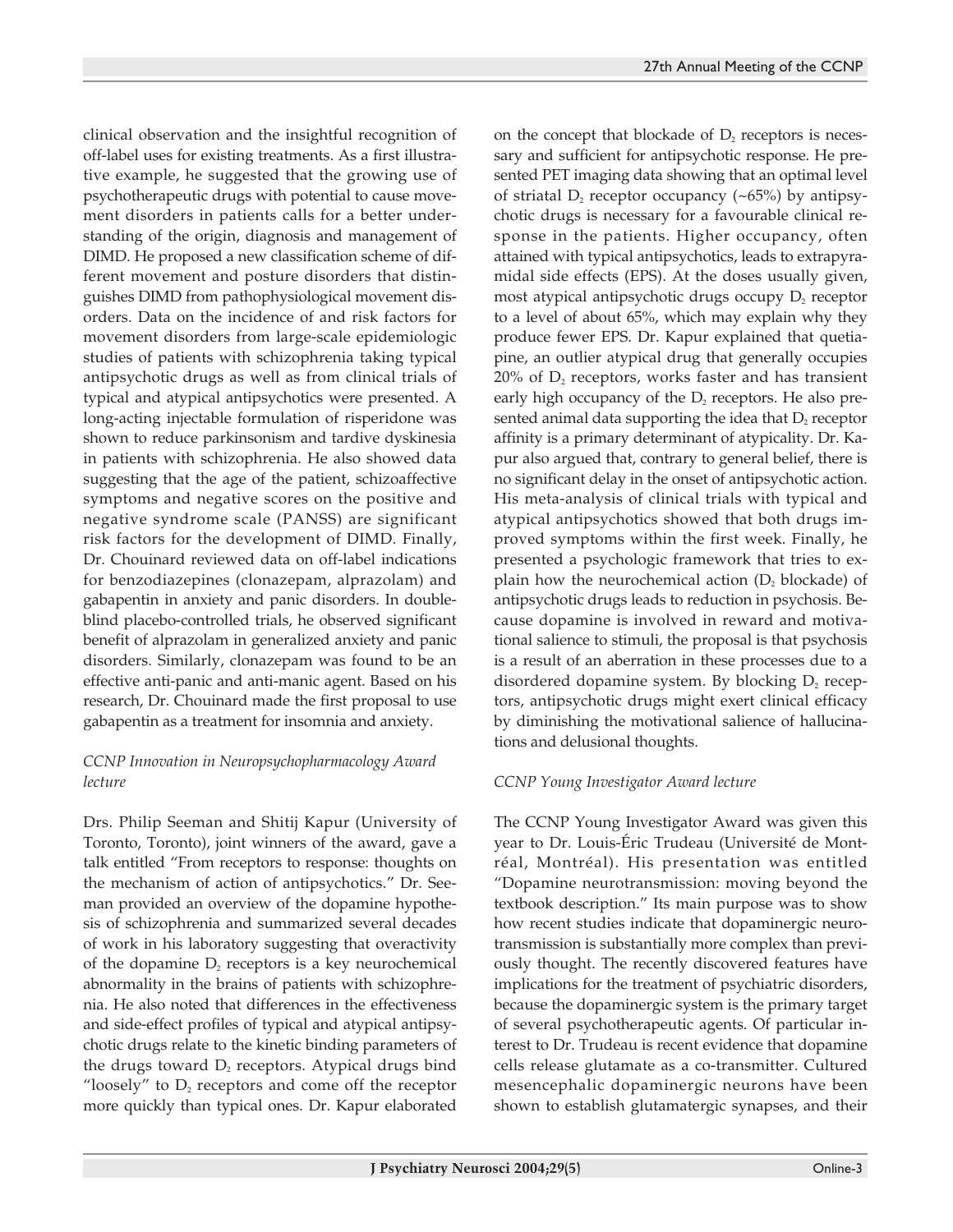electrical activation can induce a fast postsynaptic current that is blocked by a glutamate receptor antagonist. Direct in-vivo evidence that glutamate is released from dopamine cells has been more difficult to obtain. Dr. Trudeau has approached this problem by examining the presence of vesicular glutamate transporters in postnatal rat mesencephalic neurons in primary culture. Vesicular glutamate transporters (VGLUT) are transmembrane proteins that uptake the neurotransmitter from the cytoplasm into the releasing vesicles. If dopaminergic neurons express VGLUT immunoreactivity, it is very possible that they have the ability to release glutamate. Dr. Trudeau's work revealed immunoreactivity for VGLUT in dopamine neurons. These neurons are immunoreactive for VGLUT2, but not VGLUT3 or VGLUT1. He has also found that not all terminals of dopamine neurons express VGLUT2, suggesting that the co-release occurs only at some synaptic sites. In a triple-labelling experiment, Dr. Trudeau showed co-expression of synaptic vesicle protein 2 (SV2) and VGLUT2 in dopaminergic cells. Again, he observed that most terminals express SV2, but only some show both SV2 and VGLUT2. These findings suggest that there are 2 types of dopaminergic synapse, one specialized in dopamine release and another specialized in dopamine and glutamate corelease. Expression of VGLUT2 in single dopamine neurons has been confirmed with single-cell reversetranscriptase polymerase chain reaction (RT-PCR) experiments. Dr. Trudeau is now trying to address the important question of whether VGLUT2 expression in dopamine neurons can be regulated by pharmacologic manipulations.

# **Symposia**

#### *Female-specific psychopharmacology (Chair, Dr. Meir Steiner)*

Dr. Meir Steiner (McMaster University, Hamilton) opened the session with a talk entitled "PMS/PMDD — diagnosis and treatment: Any short cuts?" His main point was that the *Diagnostic and Statistical Manual of Mental Disorders*, 4th edition (DSM-IV) diagnostic criteria for premenstrual syndrome (PMS)/premenstrual dysphoric disorder (PMDD) are very strict, perhaps overly so (only 3%–8% of the relevant population are diagnosed with the disorder), and as a consequence many women with the disorder do not have their

condition diagnosed. For this condition, selective serotonin reuptake inhibitors (SSRIs) taken continuously or during the luteal phase only are effective and should be considered first-line therapy. To facilitate the identification of affected women, a new tool has been developed in Dr. Steiner's clinic, the "premenstrual symptoms screening tool (PSST)." The PSST translates categorical DSM-IV criteria into a rating scale with degrees of severity. With this tool, 5% of women aged 18 years or more were identified as having PMDD and 20% as having severe PMS. Among younger women (aged 12–17 years), 10% met threshold criteria for PMDD and 28% for severe PMS. The results, he pointed out, are in line with reported prevalence rates from several recent large prospective studies. Moreover, they emphasize the concern that many women who need to be treated are not being identified or helped. Because the PSST can be used effectively during the follicular phase of the cycle, it is less time consuming and more practical than obtaining 2 cycles of prospective charting.

Dr. Gideon Koren (University of Toronto, Toronto) spoke about "The safety of psychotropic medications during pregnancy and post-partum: the 'Motherisk' perspective," that is, about ways to treat the mother while protecting the unborn child. He mentioned that one reason women do not obtain treatment during pregnancy is anxiety about possible drug-induced birth defects, an anxiety triggered in great part by the thalidomide incidents. However, Dr. Koren's central point was that most psychoactive drugs are safe for the unborn child and that what is unsafe is *not* to treat the mother. The Motherisk Program was developed in 1985 to convey the message that women have a right to rational drug therapy in pregnancy and that much of the fear of damage inflicted on children by drugs during fetal life or soon after birth can be prevented through public education, counselling and research. For example, 87% of depressed women think they are at risk and, in spite of counselling, 15% of depressed patients terminate treatment. In comparison, despite similar low risks, only 4% and 1%, respectively, terminate treatment when they take gastric drugs and antibiotics. About 20% of women develop mood disorders during pregnancy. Again, there is a reluctance to initiate or continue treatment, even though lack of treatment actually increases perinatal risk and can result in cognitive and neurobehavioural insult to the unborn child. Stopping medication (cold turkey syndrome) in pregnant women can increase the risk of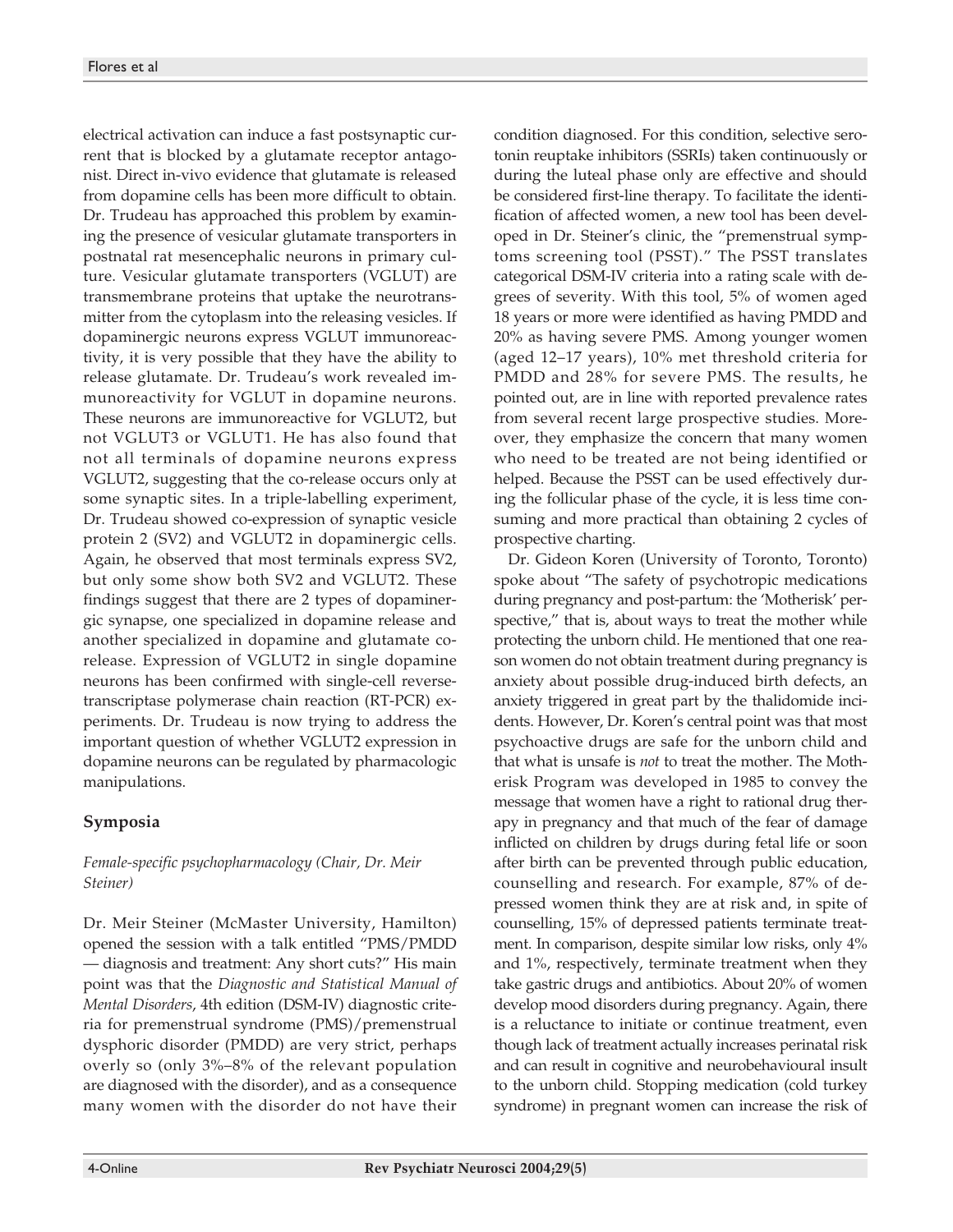suicide attempts, alcohol abuse and neonatal SSRI discontinuation syndrome, each of which is more harmful than the medication. Lithium treatment is sometimes discontinued during pregnancy because of fears of Ebstein syndrome, but this occurs in only 1 of 5000 women. Antipsychotics taken during pregnancy also have a low risk of teratogenicity; one report suggests the development of 1 case of malformation out of 151 pregnant women treated with neuroleptics. In 1978, 40% of pregnant women in Canada and the United States took the drug bendectin (doxylamine succinate, dicyclomine and pyridoxine) to treat the nausea and vomiting that affects 80% of women. When the drug was removed from the market in 1983, nausea and vomiting in pregnancy (NVP) increased 3-fold and there was a 40% increase in NVP-related admissions to hospital.

Dr. Lori Ross (University of Toronto, Toronto) spoke about the "Management of substance dependence during pregnancy." Her first point was that there is little research to guide treatment of substance dependence during pregnancy, even though it has crucial implications for the unborn child. The incidence of pregnant women testing positive for drugs of abuse is substantial (7.8%–14.8%), and the frequency for alcohol abuse is increasing. Nicotine is the most common drug used during pregnancy. Its adverse effects include spontaneous abortions, low birth weight and high incidence of substance abuse in the children. Few clinical studies have tested the effects of nicotine replacement during pregnancy. But so far it appears that nicotine replacement is safer than smoking and is associated with higher birth weight, although it is not clearly effective in decreasing smoking. She noted that nicotine clearance is markedly elevated in late pregnancy. She also mentioned results from an unpublished study showing that the antidepressant bupropion reduces smoking significantly in pregnant women without having teratogenic effects. The teratogenic effects of alcohol are well known. However, pharmacotherapy is limited. Disulfiram, for instance, has teratogenic effects and there are not sufficient studies of the use of naltrexone. Opiates have fewer teratogenic effects than alcohol, but multiple lifestyle risk issues. Methadone replacement therapy has been shown to provide stable blood opioid levels, reduce maternal withdrawal symptoms and decrease lifestyle risks. Importantly, methadone replacement appears to result in a birth outcome similar to that of the general population. However, careful attention should be paid to the fact that opiate withdrawal can lead to

pre-term labour, and cessation of treatment can result in neonatal abstinence syndrome. Buprenorphine is an alternative to methadone: it appears to reduce the risk of neonatal abstinence syndrome. Dr. Ross mentioned that although drug use during pregnancy is an important public health problem, few women seek or get professional help. It was suggested that pregnant women with substance abuse problems are afraid of losing custody of their children and, in most instances, are poor, unstable and lack a support network. Together, these observations indicate the need for studies aimed at seeking treatment alternatives.

Dr. Claudio Soares, (Harvard Medical School, Boston) in his talk entitled "To HRT or not to HRT? A menopausal dilemma," discussed the benefits and risks of hormone replacement therapy (HRT) during menopause and its implications for depression. He began by directing attention to the fact that unipolar major depressive disorder (MDD) is the number 2 cause of disease burden in women in the United States (the first is cardiovascular disease). Menopause is associated with an increased risk of depression. However, the available data are difficult to interpret, have been collected in different settings, are inconsistent in the definition of menopause and exhibit confusion between biologic versus psychosocial factors. Menopause is usually defined as 12 months without menses but, as noted by Soares, menopause is a developing process. The *transition* to menopause can begin as early as the early 40s (manifested as small changes in menstrual cycle), and it appears that this is the period of highest increased risk of depression. He spoke about the Harvard Study of Moods and Cycles, which is now in year 7. This is a prospective study of the changes in endocrine variables and psychopathology. Roughly 1000 women enrolled, one-third with a history of depression. Preliminary results show that early age of menarche (at 9–11 years) is associated with a 2-fold increase in depression. Heavy menstrual flow and cycle irregularity during first years after menses are also associated with increased risk of later depression. Women with a history of MDD had faster onset of perimenopause. Women without a history of depression are 3 times more likely to develop depression once they enter perimenopause than premenopausal women. Is there a "perimenopausal" depressive syndrome? In terms of treatment, Dr. Soares mentioned evidence showing that HRT alone, or in combination with antidepressants, is effective in the treatment of depression in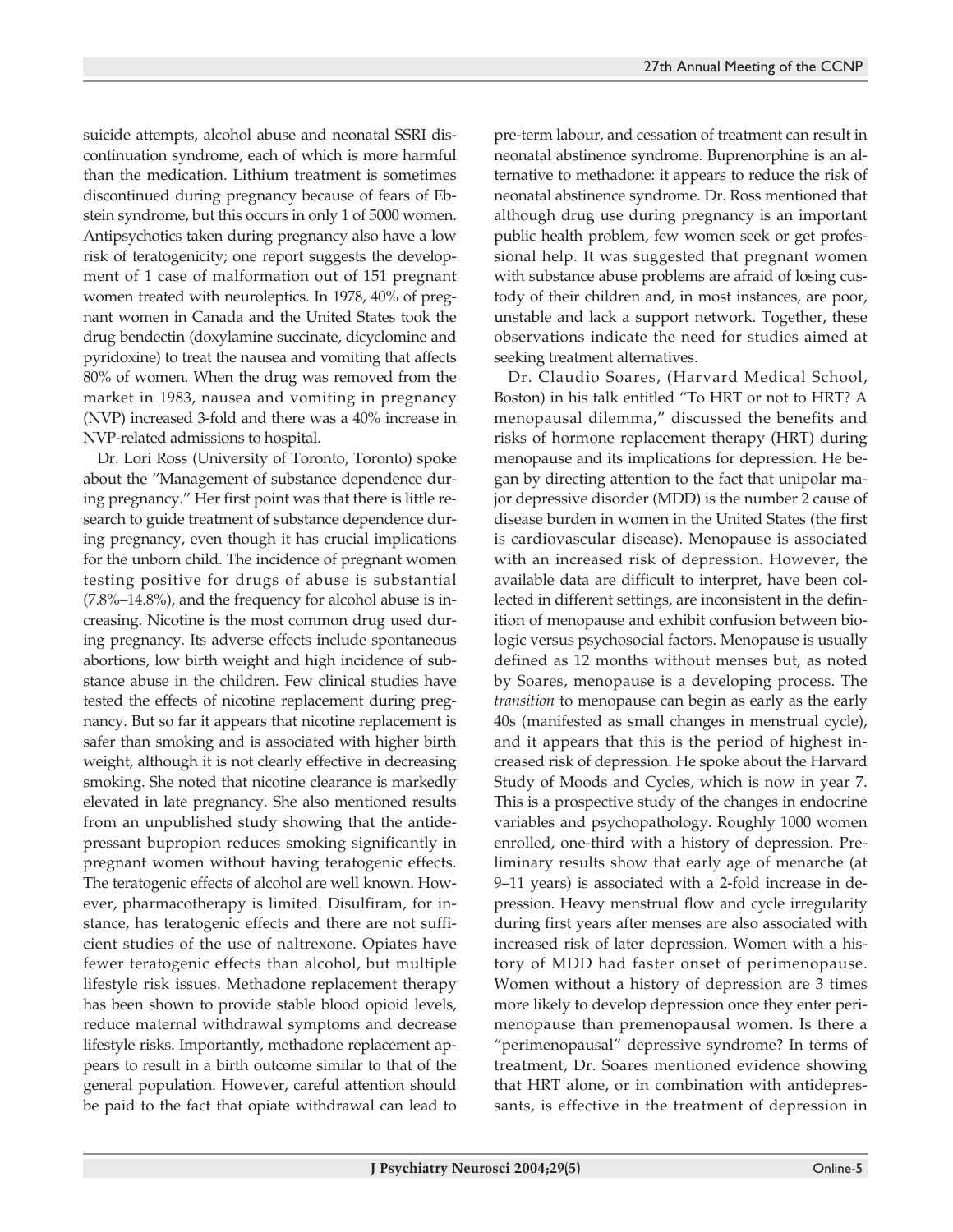perimenopausal and menopausal women. Estrogen replacement can improve depressive as well as menopausal symptoms. Antidepressants might also reduce menopausal symptoms. There is in fact some preliminary evidence suggesting that HRT treatment increases clinical efficacy of SSRIs. Unfortunately, the results of the Women's Health Initiative (WHI) reported in *JAMA* (2002) suggested that HRT increases risk of cardiovascular disease and invasive breast cancer and has no effects on cognition. Dr. Soares, as well as many others, have found several flaws with the design of the study and strongly suggest interpreting this result with caution. In conclusion, there is increased risk of depression in women in periods of intense changes in hormone levels. During these periods, women may benefit from HRT. In fact, HRT for 3 years during perimenopause may be enough to prevent depression and may not lead to other diseases. Unfortunately, the WHI study led to lack of interest on the part of companies to conduct these studies.

#### *Understanding relapse to drug-seeking behaviour (Chair: Dr. Francesco Leri)*

The session's first talk was given by Dr. Jane Stewart (Concordia University, Montréal) and was entitled "The role of CRF and noradrenaline in stress-induced relapse to drug seeking." Relapse into drug-seeking and drug-taking behaviour can occur after extended periods of abstinence. Common precipitants of relapse include re-exposure to the drug and psychologic stressors. Recent studies from Dr. Stewart's laboratory indicate that the mechanisms mediating these effects are largely distinct. For example, although dopamine (DA) receptor antagonists potently diminish drug-induced relapse, they have little effect on stress-induced relapse. In comparison, stress-induced, but not druginduced, relapse is prevented by injections of corticotropin-releasing factor (CRF) antagonists into the bed nucleus of the stria terminalis (BNST). Recent studies suggest that this mechanism is engaged by stressor-induced activation of noradrenaline (NA) projections from lateral tegmental nuclei (LTG) to the amygdala and ventral portions of the BNST. Low doses of the alpha-2 agonist clonidine prevent stress-induced relapse, as do lesions of the ventral NA bundle and intra-amygdaloid or intra-BNST infusions of beta-1 and beta-2 antagonists. Highlighting the neuroanatomical specificity of this effect, lesions of NA neurons in the locus coeruleus are ineffective. Together, these studies suggest that stress-induced activation of LTG NA projections to the amygdala and BNST induce CRF release and behavioural arousal, increasing the probability that drug-related stimuli will be identified, attended to and approached.

The session's second presentation was by Dr. Rajita Sinha (Yale University, New Haven). In a talk entitled "Stress neurobiology: correlates of drug craving and relapse," she described clinical research studies that investigate the relation between stress, craving and relapse in humans. As noted by Dr. Sinha, substancedependent patients often report high levels of distress and difficulty coping with challenging life events. Some treatment strategies have aimed to improve coping skills, but the patients report difficulty applying the skills to their life, and stress-induced episodes of relapse continue to occur frequently. Dr. Sinha's research has investigated the neurobiological substrates of this stress-vulnerable phenotype and has begun to assess how these perturbations might mediate the association between stressors, craving and reinstatement. For example, when substance-dependent patients participate in stress imagery experiments (stressful life events that have been rated as 8/10 in aversiveness are recalled for 5 minutes), subjects report increased drug craving and anxiety, and they exhibit increases in heart rate, cortisol release and peripheral catecholamine activity (plasma epinephrine [E] and norepinephrine [NE] levels increase). Inpatient treatments can have some clinical benefits, but 65% relapse within 90 days. Relapse is predicted by a larger craving response to the stressor but smaller E, NE and cortisol responses. In an functional MRI study, the stress imagery paradigm activated the anterior cingulate and hippocampus in healthy subjects but not in cocaine-dependent patients; among the patients, the lower the cingulate activation, the higher the stress-induced craving. Consistent with the recent animal literature discussed by Dr. Stewart, an alpha-2 agonist, lofexidine, decreased stressinduced craving in the laboratory and improved abstinence rates during a small 4-week, double-blind clinical trial in naltrexone-maintained opiate addicts. Together, the results suggest that decreased frontal lobe function might increase vulnerability to stress-induced craving and relapse.

Dr. Anthony G. Phillips (University of British Columbia, Vancouver) gave a talk entitled "Hippocampal modulation of dopamine efflux in the ventral striatum: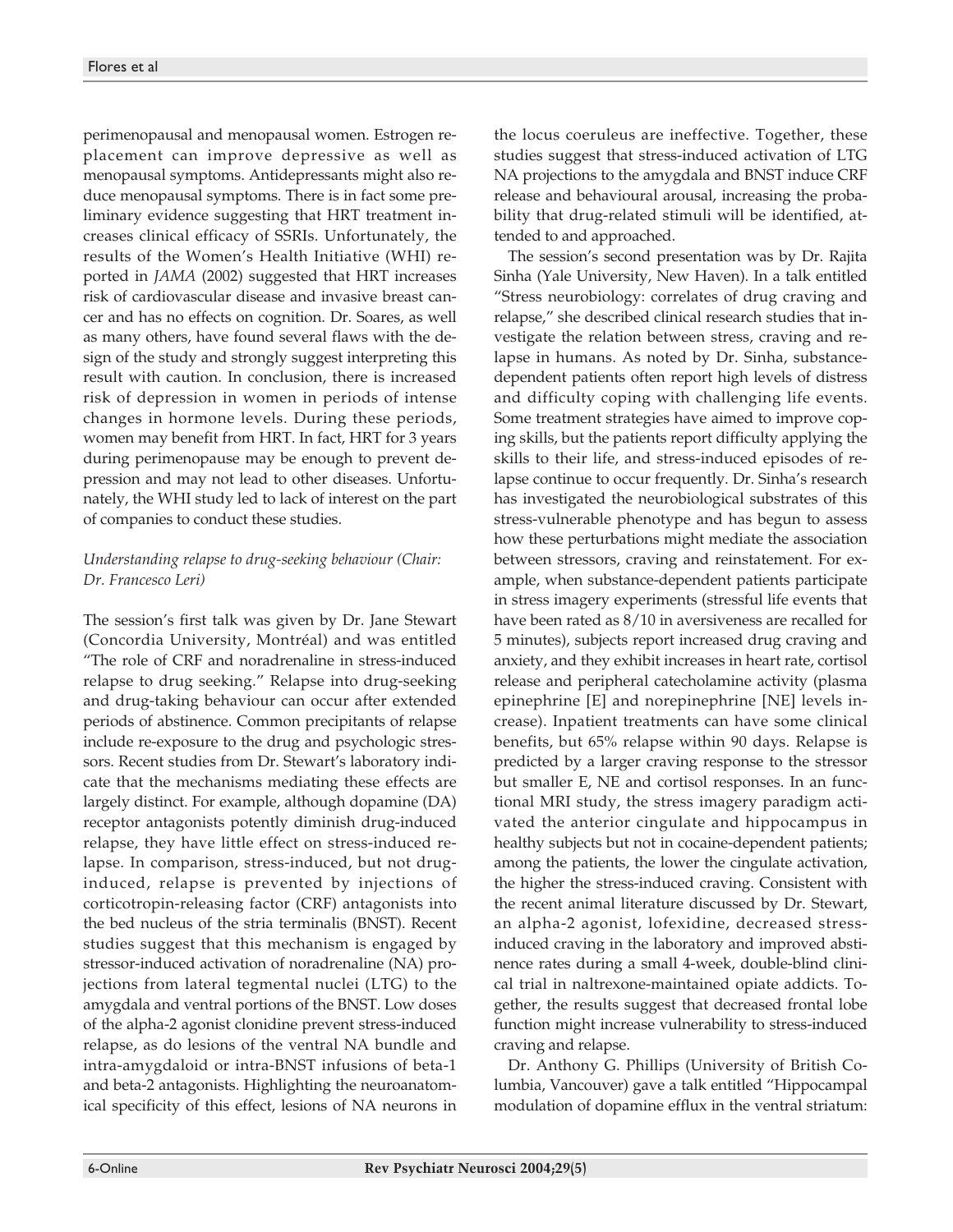a tool for studying the neural substrates of relapse." Recent studies from Dr. Phillips' laboratory suggest that electrical stimulation of the ventral subiculum of the hippocampus (vSub) can potently reinstate drug self-administration in abstinent animals, possibly providing a mechanism for relapse that is induced by drug-associated contextual stimuli. To explore this mechanism further, Dr. Philips' group has been conducting a series of technically complex studies in which electrical stimulation of the vSub is combined with microdialysis in the striatum and both intravenous and intra-cranial drug injections. In brief, the vSub sends glutamatergic projections to the nucleus accumbens (NAcc), and high-frequency (> 5 Hz) electrical stimulation of the vSub elicits long-lasting increases in NAcc dopamine (DA) release. Intra-NAcc injections of DA  $D_1$  and ionotropic glutamatergic antagonists prevent the effects of vSub stimulation on reinstatement. Because subthreshold doses of the antagonists are behaviourally effective when they are microinjected together, the DAergic and glutamatergic mechanisms appear to function together synergistically. Interestingly, the NAcc also receives glutamatergic input from the basolateral amygdala (BLA) and medial prefrontal cortex (mPFC), and recent evidence suggests that these inputs also affect aspects of drug-taking behaviour. Together, these studies suggest that mesolimbic DA release modulates the behavioural effects of input from the vSub, BLA and mPFC, integrating the information from each source and translating it into memoryguided, context-dependent, goal-directed appetitive behaviour.

Dr. Francesco Leri (University of Guelph, Guelph) gave a talk entitled "From lapse to relapse: animal studies." One of the most potent stimuli for inducing relapse to drug-taking behaviour is re-exposure to the drug itself. Dr. Leri's studies suggest that this period of elevated vulnerability can persist beyond the acute effects of the drug, lasting instead for up to 96 hours. To investigate these behaviours, rats were trained in 4 phases: (1) acquisition of drug-taking behaviour, (2) extinction, (3) re-exposure to the drug, and (4) drug seeking 24 hours or more after the drug exposure. In conditioned place preference (CPP) studies, re-exposure to heroin was found to increase drug-seeking behaviour for as long as 3–4 days. Similarly, experimenteradministered and self-administered heroin increased later self-administration behaviour. Heroin given in the home cage was also able to reinstate later self-

administration, though not CPP. Together, these observations provide a laboratory model in which to study neurobiological mechanisms related to long-lasting effects of drug re-exposure on susceptibility to relapse. Preventing these long-lasting effects might point the direction toward novel treatments that could prevent a brief "slip" from becoming a prolonged relapse.

## *Neurodevelopmental aspects of neurological/psychiatric illnesses (Chair, Dr. Khem Jhamandas)*

Dr. Jeanette Holden (Queen's University, Kingston) gave a talk entitled "Autism spectrum disorders: novel approaches for identifying culprit genes" and described a number of approaches and strategies for identifying culprit genes in autism. Autism spectrum disorders (ASD) are neurodevelopmental disorders that are characterized by deficits in reciprocal social interactions, communication and stereotyped behaviour. Their cause is unknown, but genetic factors strongly influence their development, as shown by high family risk and concordance between identical twins. Dr. Holden's group is recruiting and assessing a large number of families with 1 or more individuals with ASD and obtaining buccal swab samples for DNA analysis. As ASD is likely to be due to actions of multiple genes with each contributing to a specific behavioural or clinical symptom, the strategy of the Genetics Group of the Autism Spectrum Disorders — Canadian–American Research Consortium is to subgroup the patients based on behavioural, clinical and physical features as well as family history and characteristics. They have an online registry for recruiting (www.autismresearch.ca), and so far 1259 families representing 5000 individuals have enrolled. Genetic studies of samples from these individuals are ongoing.

Drs. James Brien and James Reynolds (Queen's University, Kingston) spoke on "Fetal alcohol syndrome: brain injury mechanisms and innovative therapeutic approaches." Their research group is focusing on whether abnormalities in glutamate–*N*-methyl-Daspartate (NMDA)–nitric oxide synthase and  $GABA_A$ receptor pathways and/or increased cellular oxidative stress contribute to neuronal and cognitive abnormalities in guinea pigs exposed to alcohol during gestation, an animal model of fetal alcohol syndrome (FAS). Their data show that the offspring of guinea pigs administered 4 g/kg ethanol during pregnancy have a broad range of neurobiological and behavioural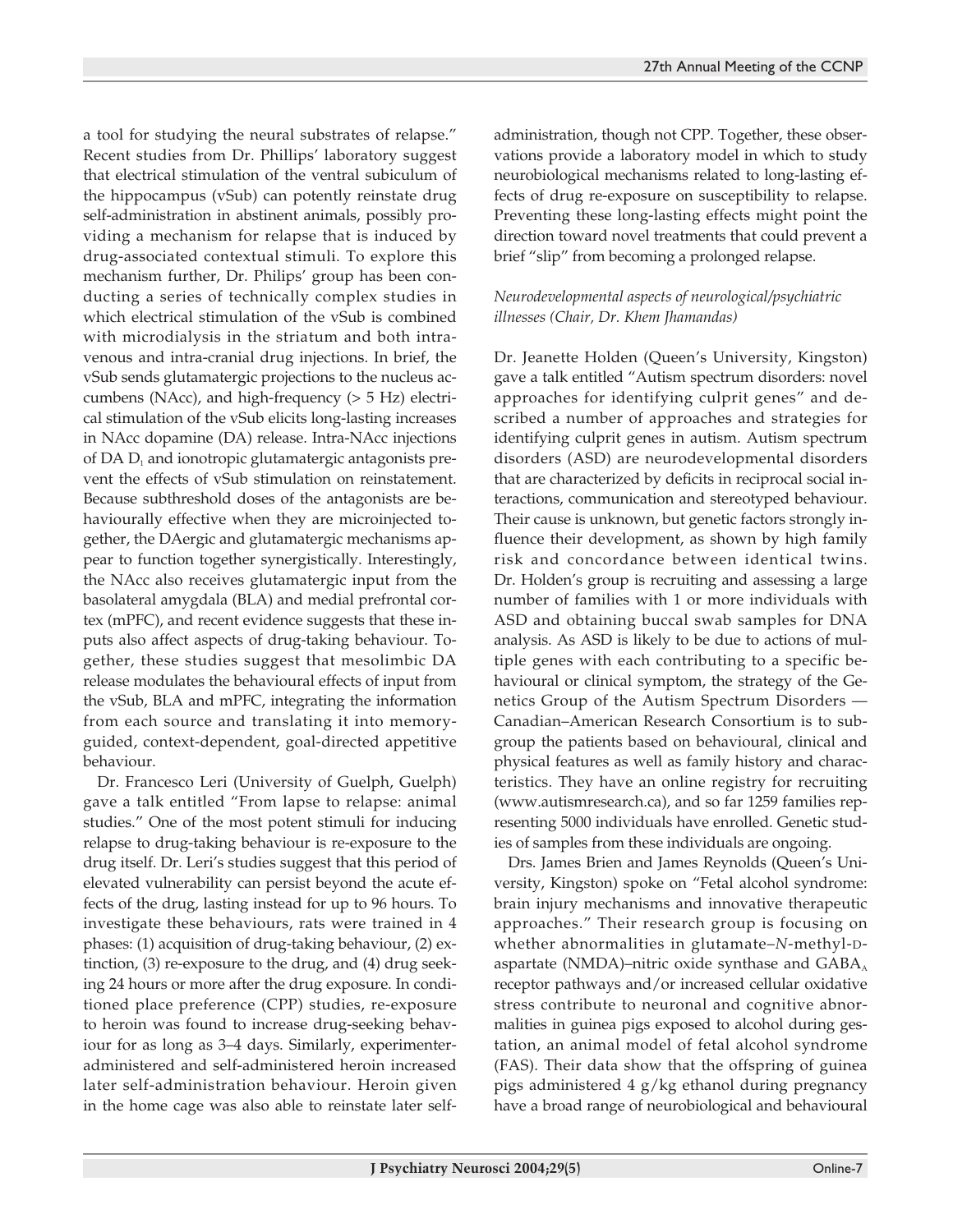disturbances. These include decreased brain weight, a 20%–30% loss of pyramidal cells in the CA1 region of the hippocampus, deficits in long-term potentiation, decreases in NMDA receptor binding and nitric oxide synthase (NOS) activity, decreases in the GABA synthesizing enzyme, glutamic acid decarboxylase, and increased  $GABA_A$  receptors in the cerebral cortex. These neurobiological perturbations are associated with disturbances in spontaneous locomotion and water-maze learning. It was proposed that ethanol-induced suppression of NMDA transmission and overactivity of  $GABA_A$  receptors may be responsible for neural and behavioural abnormalities in FAS.

Dr. Graeme Smith (Queen's University, Kingston) gave a talk entitled "Chorioamnionitis and fetal brain injury." As discussed by the speaker, chorioamnionitis (ChA) resulting from in-utero infection of the chorion and amnion is a significant risk factor for perinatal brain injury, particularly cerebral palsy. Dr. Smith's hypothesis is that ChA-associated increases in proinflammatory cytokines may be responsible for the spectrum of brain injury ranging from minor developmental abnormality to cerebral palsy. In a guinea-pig model with intracervical *E. coli* infection at embryonic day 60, he observed an increase in tumour necrosis factor-α (TNF $\alpha$ ) and interleukin (IL) 1 $\beta$  and IL6 in the amniotic fluid and maternal blood. Further, caspase III and NeuroTACS staining were increased in the periventricular brain regions of the fetuses suggesting apoptotic cell death. Behaviourally, animals born to infected mothers show reduced activity in the open field. Ongoing studies in Dr. Smith's laboratory are looking at the detailed time course of neural and behavioural changes and the sources of fetal cytokines that trigger brain injury. He is also proposing to use magnetic resonance imaging in the guinea pigs as well as humans to assess brain developmental changes following ChA.

In a talk entitled "Neurotransmitter and behavioural deficits following neonatal blockade or overactivation of NMDA receptors," Dr. Khem Jhamandas (Queen's University, Kingston) discussed the neurodevelopmental hypothesis of schizophrenia and attempts by his research group to test this hypothesis in animal models. He presented data on neuronal and behavioural changes in 2 putative neurodevelopmental animal models of schizophrenia: neonatal (postnatal day 3 [PD3]) MK-801 (0.3 mg/kg) treated rats and neonatal (PD7) ventral hippocampus (VH) lesioned rats. He showed that MK-801, an *N*-methyl-D-aspartate (NMDA) glutamate receptor antagonist, produced apoptotic cell death in the brains of rat pups as revealed by increased TUNEL staining and caspase activity in the cortex and the striatum. Interestingly, as reported in the brains of patients with schizophrenia, a loss of NADPHdiaphorase-positive neurons was also observed in the cingulate and lateral medial prefrontal cortices of these animals. Behaviourally, these animals show increased amphetamine-induced locomotor activity and apomorphine-induced stereotypy at PD35, but not at PD56. Neonatal VH lesioned rats also show reductions in cortical NADPH-d-positive neurons; however, hyper-responsiveness to amphetamine in the lesioned animals is seen post puberty at PD56 but not at PD35. Dr. Jhamandas discussed the relative merits of the 2 models in studying the neurodevelopmental origins of schizophrenia.

#### *Stress, aversion, reward and mesolimbic DA: new twists on old ideas (Chair, Dr. Sandra Boye)*

Laurie Sellings (McGill University, Montréal) opened the session with a talk entitled "Functional compartmentalization of nucleus accumbens in psychostimulant reward and arousal." As the speaker noted, the nucleus accumbens (NAcc) can be divided into core and shell subcompartments. Dopamine (DA) transmission in both regions has been implicated in reinforcing effects of abused drugs. Recent studies, though, suggest that the core has a larger role than the shell in the motor activating effects of nicotine and amphetamine. Sellings' studies have investigated this hypothesis further. In brief, rats were given selective 6-hydroxydopamine (6-OHDA) lesions of the shell or core. Individual differences in DA transporter (DAT) densities were then used as an index of remaining DA innervation. Within the NAcc core, DAT densities correlated with the motor activation induced by amphetamine, cocaine and methylphenidate, but not with their ability to induce a conditioned place preference (CPP). DAT densities in the NAcc shell showed the converse pattern; that is, DAT levels in the shell predicted CPP, but not motor activation, as induced by amphetamine and intravenous cocaine but not with morphine, cocaine given intraperitoneally, or methylphenidate. The results suggest that the locomotor-activating properties of stimulant drugs might share the NAcc core as a substrate, but that the NAcc shell might mediate the appetitive effects of only some. The observations are consistent with a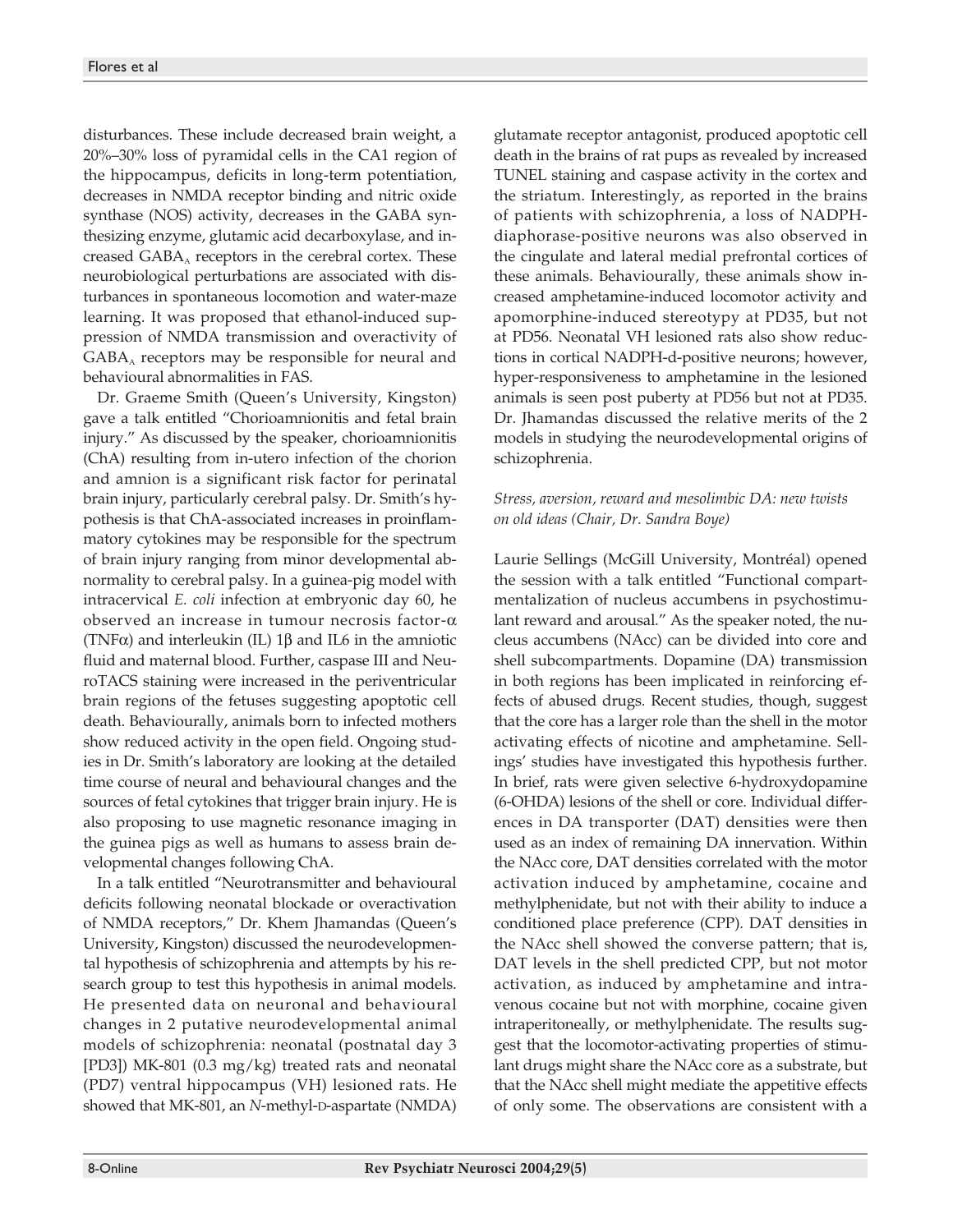view that multiple areas can affect drug reinforcement. For a particular drug the relevant regions might depend on its unique pharmacologic and pharmacokinetic properties.

Dr. Derek van der Kooy (University of Toronto, Toronto) presented a talk entitled "The neurobiological substrates for the motivational properties of nicotine." As the speaker noted, nicotine-induced conditioned place aversions (CPA) are elicited more easily than place preferences (CPP). To test whether these aversions are related to peripheral effects, nicotine was microinjected directly into the ventral tegmental area (VTA), the cell-body region of mesocorticolimbic dopamine (DA) cells and a site known to contain nicotinic receptors. Both CPA and CPP could be elicited, the former by low doses of nicotine, the latter by higher doses. Co-administration of DA receptor antagonists converted CPA into CPP, suggesting that DA was mediating the motivation to avoid nicotine's effects. In comparison, appetitive effects of intra-VTA nicotine could be prevented by alpha-7 nicotine receptor antagonists and lesions of the tegmental pedunculopontine nucleus (TPP). Together, the results suggest that activation of the VTA induces 2 effects, a reinforcing effect that is largely mediated by descending projections to the TPP, a midbrain site that sends cholinergic neurons to the VTA, and an aversive effect that is mediated by ascending limbic DA projections. One implication is that psychiatric patients who are being treated with neuroleptics might be particularly susceptible to rewarding effects of nicotine, perhaps accounting in part for the high rates of smoking among patients with schizophrenia.

Dr. Marco Leyton (McGill University, Montréal) gave a lecture entitled "Cocaine and alcohol selfadministration in humans: the effect of dopamine depletion." As noted by each of the speakers in this session, the exact role of dopamine (DA) neurotransmission in drug reinforcement remains unclear. The recent development of new tools to measure and manipulate DAergic effects in humans may be helpful. Functional neuroimaging studies suggest that across pharmacologic classes drugs of abuse increase extracellular DA levels with preferential effects occurring in the limbic striatum. Individual differences in this effect correlate with 2 indices of elevated DA reactivity, high noveltyseeking scores and elevated cardiac responses to alcohol. Preventing drug-induced increases in DA release, using the acute phenylalanine/tyrosine depletion

method (APTD), diminishes drug craving and selfadministration breakpoint ratios. These effects of APTD are not prevented by L-dopa, possibly related to its ability to decrease DA cell firing. Overall, the results suggest that limbic DA transmission is closely related to the incentive value of abused substances and that individuals with indices of high DA reactivity are particularly susceptible to these effects.

Isabelle Boileau (McGill University, Montréal) described a series of  $\text{PET}/[{}^{11}C]$ raclopride studies in a talk entitled "The effect of natural rewards and abused drugs on the dopamine system: similarities and differences." As noted, decreases in  $[$ <sup>11</sup>C] raclopride binding can provide a measure of increased extracellular dopamine (DA) levels within the human striatum. Using this method, a series of studies have compared the effects of natural and drug rewards as well as aversive, psychologic challenges. These studies suggest that food and monetary reward elicit DA release in the dorsal, but not ventral, striatum. In comparison, drug rewards, such as *d*-amphetamine (0.3 mg/kg, by mouth) and alcohol (1.0 mL/kg, by mouth) increase DA release in the ventral, but not dorsal, striatum. Because a psychologic stressor also decreased [<sup>11</sup>C]raclopride binding in the ventral striatum, it was suggested that limbic DA release might be more closely related to attention or arousal than pleasure. Individual differences in druginduced DA release were also noted. In response to acute drug administration (amphetamine or alcohol), increased DA release was predicted by the personality trait of novelty seeking. Repeat amphetamine administration led to progressive increases in the ability of the drug to elicit DA release, and individual differences in this potentiated response were also predicted by novelty seeking. Together, these studies suggest that (1) DA sensitization can occur in humans, (2) individual differences in the acute DA response to drugs and susceptibility to sensitization are related to pre-existing personality traits, and (3) DA release in the ventral striatum might be more closely related to attentional processes than mood elevation.

### *Somatic treatments for depression (Chair, Dr. Roumen Milev)*

Dr. G. Abraham (Queen's University, Kingston) opened the session with a talk entitled "Role of repetitive transcranial magnetic stimulation (rTMS) in the treatment of depression." Although depression is one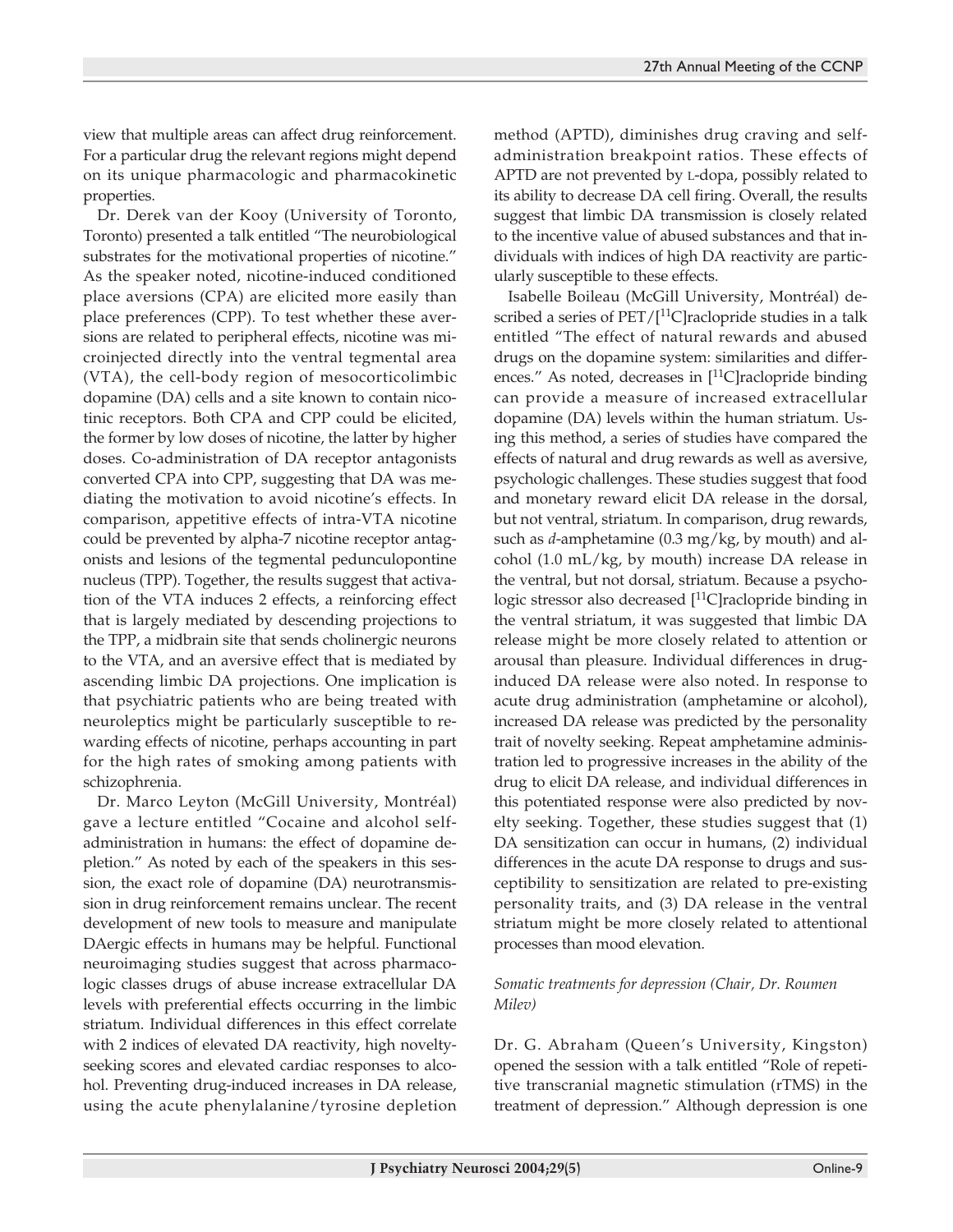of the best-treated chronic psychiatric illnesses, a large proportion (30%–45%) of individuals do not respond to traditional pharmacotherapies. Transcranial magnetic stimulation (TMS) is a noninvasive technique used to stimulate the human brain by generating a magnetic field that penetrates the skull and induces action potentials in the underlying cerebral cortex. Like other treatments for depression (medications and electroconvulsive therapy [ECT]), TMS alters regional cerebral blood flow, decreases the hypercortisolism associated with overactivation of the hypothalamic–pituitary–adrenal axis, increases thyroid-stimulating hormone (TSH) release thereby regulating the hypothalamic–pituitary– thyroid axis, and normalizes the latency to rapid eye movement sleep. TMS has antidepressant efficacy and a relapse rate that is about equal to that of ECT. It is well tolerated, without the negative effects on cognition, endocrine function or neurophysiology (i.e., electroencephalogram) seen following ECT. Together, the accumulating findings suggest that TMS could be an efficacious treatment for patients who fail to respond to antidepressant medications. However, questions remain. Additional research is needed to determine (1) the treatment parameters (including intensity, duration, number of pulses) that provide a maximal antidepressant effect, (2) the robustness of its antidepressant effect and (3) which patients are likely to respond to TMS treatment.

Dr. Nicholas J. Delva (Queen's University, Kingston) gave the second talk of the session entitled "Electroconvulsive therapy: interaction between electrical dose, electrode placement and benzodiazepines." Delva and colleagues previously found that 59% of patients showed a clinically significant improvement in depression following the use of right unilateral (RUL) electrode placements during electroconvulsive therapy (ECT). This response rate was substantially higher than those reported by others. Delva speculated that the discrepancies in past research may be due to variable ECT parameters and the use of benzodiazepines. To test these hypotheses, Delva and colleagues assessed 12 clinical trials of brief pulse ECT. In RUL ECT, there was a positive linear association between electrical dose and mean improvement after 6 ECT treatments 1 week after treatment. Electrical doses greater than 200– 300 mC did not enhance improvement. As hypothesized, the degree of improvement was increased in the study that did not employ benzodiazepines. The efficacy of bifrontal (BF) ECT was also influenced by the

use of benzodiazepines: in patients treated with benzodiazepines the electrical dose had to be increased above seizure threshold (ST) in order to see "good" improvement on the Hamilton Depression Rating Scale. In contrast, the efficacy of bitemporal ECT was not influenced by benzodiazepines. Delva suggested that the use of benzodiazepines during RUL ECT should be minimized, and further studies of the optimal electrical dose for RUL ECT without benzodiazepines should be investigated. BF ECT at or near ST may provide the best treatment outcome.

Dr. Michela David (Queen's University, Kingston) presented the third talk of the session, entitled "Light therapy and sleep deprivation as somatic treatments for depression." Since the 1980s, light therapy has been used to treat major depressive disorder (MDD) with seasonal patterns (i.e., seasonal affective disorder), which is characterized by depressed mood, hypersomnolence (up to 20 h of sleep per day) and carbohydrate craving. The recommended mode of administration of light therapy involves the use of a fluorescent light box that emits full-spectrum bright light. There is a reciprocal relation between the intensity of light used and the duration of daily exposure (e.g., with 10 000 lux light the recommended exposure time is 30 min/d, whereas with 2500 lux light the recommended daily exposure time is 2 h/d). The antidepressant effects of light exposure are apparent in 60%–90% of patients as early as 2 weeks after initiation of treatment, and side effects are mild. Light therapy is also being used to treat nonseasonal depression. Some studies report that light therapy is effective for 12%–35% of patients when used as monotherapy and can have synergistic therapeutic effects when combined with antidepressant medications or sleep deprivation.

In the second half of her talk, David discussed sleep deprivation as a treatment for depression. Sleep deprivation has a rapid (within 23–29 h of wakefulness) and dramatic antidepressant effect in 60% of depressed patients, particularly those with severe or psychotic depression or patients with marked diurnal variation in mood. However, its use as treatment has been limited because the beneficial effects are usually temporary, dissipating after even brief sleep. There is evidence, though, that the clinical benefits of sleep deprivation can be extended by concurrent administration of lithium carbonate,  $T_4$  agonists (e.g., levothyroxine),  $5-HT<sub>1A</sub>$  antagonists (e.g., pindolol) and light therapy. Although the relapse rate is high, David pointed out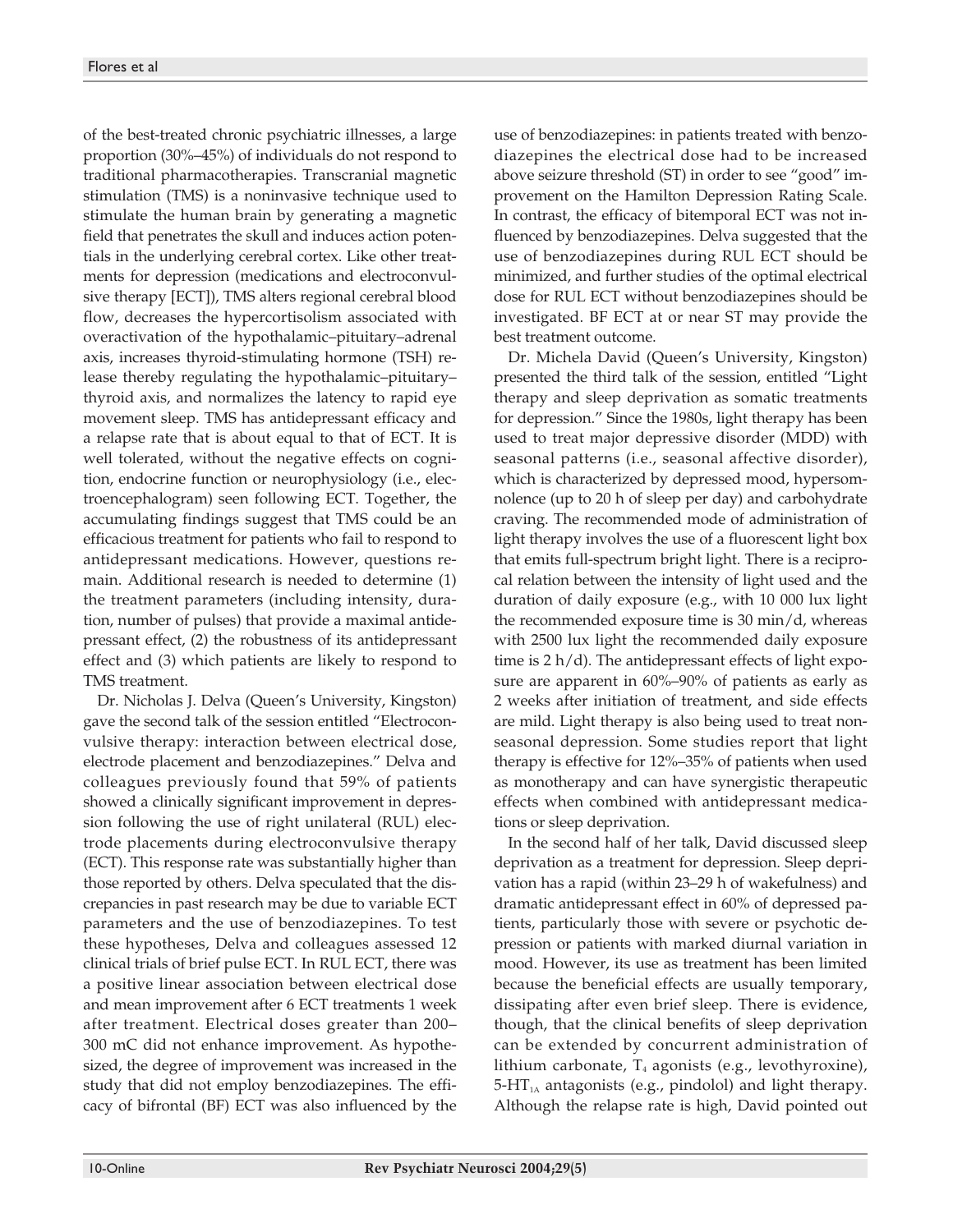that it is still a useful therapeutic tool to allow for diagnostic assessment, cognitive assessment, treating of depression in bipolar patients, treating of acute suicidality and as well as providing a window into the well state.

Dr. Roumen Milev (Queen's University, Kingston) gave the final talk of the session entitled "Vagus nerve stimulation and other new methods for treatment resistant depression." Milev began the session by noting that 25%–35% of patients with major depressive disorder exhibit only minimal clinical improvement irrespective of their treatment. There appear to be different degrees of treatment-resistant depression (TRD), and hence a staging of TRD has been proposed, the final stage being a failure to respond to bilateral ECT. For these individuals, novel treatments may be necessary and 3 were described: vagal nerve stimulation (VNS), deep brain stimulation (DBS) and magnetic seizure therapy (MST). VNS involves the implantation of a pacemaker-type device that connects to the vagus nerve. The device emits electrical impulses with a 30 second on-time followed by a 5-minute off-time. As a therapeutic agent, VNS is most effective in patients with milder TRD. DBS involves bilateral implantation of electrodes (connected to pacemaker-like devices) into various subcortical sites. Treatment has been approved for Parkinson's disease and movement disorders, and there have been encouraging results in refractory obsessive–compulsive disorder. Research assessing its efficacy as a treatment for TRD is currently under way. MST uses magnetic stimulation like that used in TMS to induce a seizure. Similar to ECT, MST is performed while the patient is under general anesthetic, and the treatments occur once a day, 3 times per week. Preliminary data from a randomized doubleblind study suggest that MST is a promising new treatment for TRD and, compared with ECT, side effects are less severe. In sum, promising new therapies for TRD are being developed, but more research is needed to determine their relative efficacy.

#### *Serotonin function (Chair, Dr. Andrew Greenshaw)*

Dr. Paul Albert (University of Ottawa, Ottawa) began the symposium by talking about "The C(-1019)G  $5-HT<sub>1A</sub>$  functional polymorphism: association with depression, suicide and antidepressant response." Reduced serotonin neurotransmission is implicated in the pathogenesis of depressive illnesses and suicide. Activation of  $5-HT<sub>1A</sub>$  autoreceptors inhibits serotonin neurotransmission. Selective serotonin reuptake inhibitors (SSRIs) are known to desensitize  $5-HT<sub>1A</sub>$  autoreceptors in the dorsal raphe, enhancing serotonin transmission. Conversely, studies of postmortem brain tissue suggest that depressed suicide victims, compared with healthy controls, display elevated  $5-HT<sub>1A</sub>$  receptor density in dorsal raphe, but not in postsynaptic, sites. The C(-1019)G polymorphism of the 5-HT $_{1A}$  receptor gene is prevalent in the healthy population and is located in a region of the  $5$ -HT<sub>1A</sub> gene that is associated with significant repressor activity. Dr. Albert hypothesized that variation in the sequence of this repressor region could lead to impaired repression of  $5-HT<sub>1A</sub>$  receptor expression and might be correlated with depression or suicidal behaviour or both. Indeed, he has shown how the regulation of the repressor region of the  $5-HT<sub>1A</sub>$  receptor gene is altered in depression and suicide. In blood samples of depressed patients, he found that the only alteration detected within the repressor region of the  $5-HT<sub>1A</sub>$ receptor gene was the C(-1019)G polymorphism. Specifically, there was a 2-fold increase in the frequency of the homozygous G/G allele in severely depressed patients versus controls. Patients who had attempted suicide also showed higher frequency of the C(-1019)G polymorphism than controls, that is, increased frequency of the homozygous G(-1019) allele. Both antinuclear deformed epidermal autoregulatory factor (DEAF)-1 related protein (NUDR) and hairy/enhancer-of-split-5 (Hes5) function are transcriptional repressors and Dr. Albert has shown strong expression of these transcription factors in serotonin neurons in the raphe. He showed that a C(-1019)G polymorphism inhibits the binding and function of these transcriptional repressors, leading to overexpression of raphe  $5-HT<sub>1A</sub>$  autoreceptors. The C(-1019)G change dramatically impaired transcriptional repression of the  $5-HT<sub>1A</sub>$  receptor gene by NUDR and Hes5. These results are consistent with postulated roles of the  $5-HT<sub>1A</sub>$  receptor and dysregulation of the serotonin system in depression and suicide and represent the first evidence associating specific transcription factors (NUDR and Hes5) with major depression and completed suicide. Toward the end of his talk, he mentioned a study showing that patients with the C(-1019)G polymorphism show a reduced response to antidepressant treatment. These studies suggest that the C(-1019)G polymorphism is a marker for antidepressant response and indirectly implicate repression of the  $5-HT<sub>1A</sub>$  gene in adaptive responses to antidepressant treatment.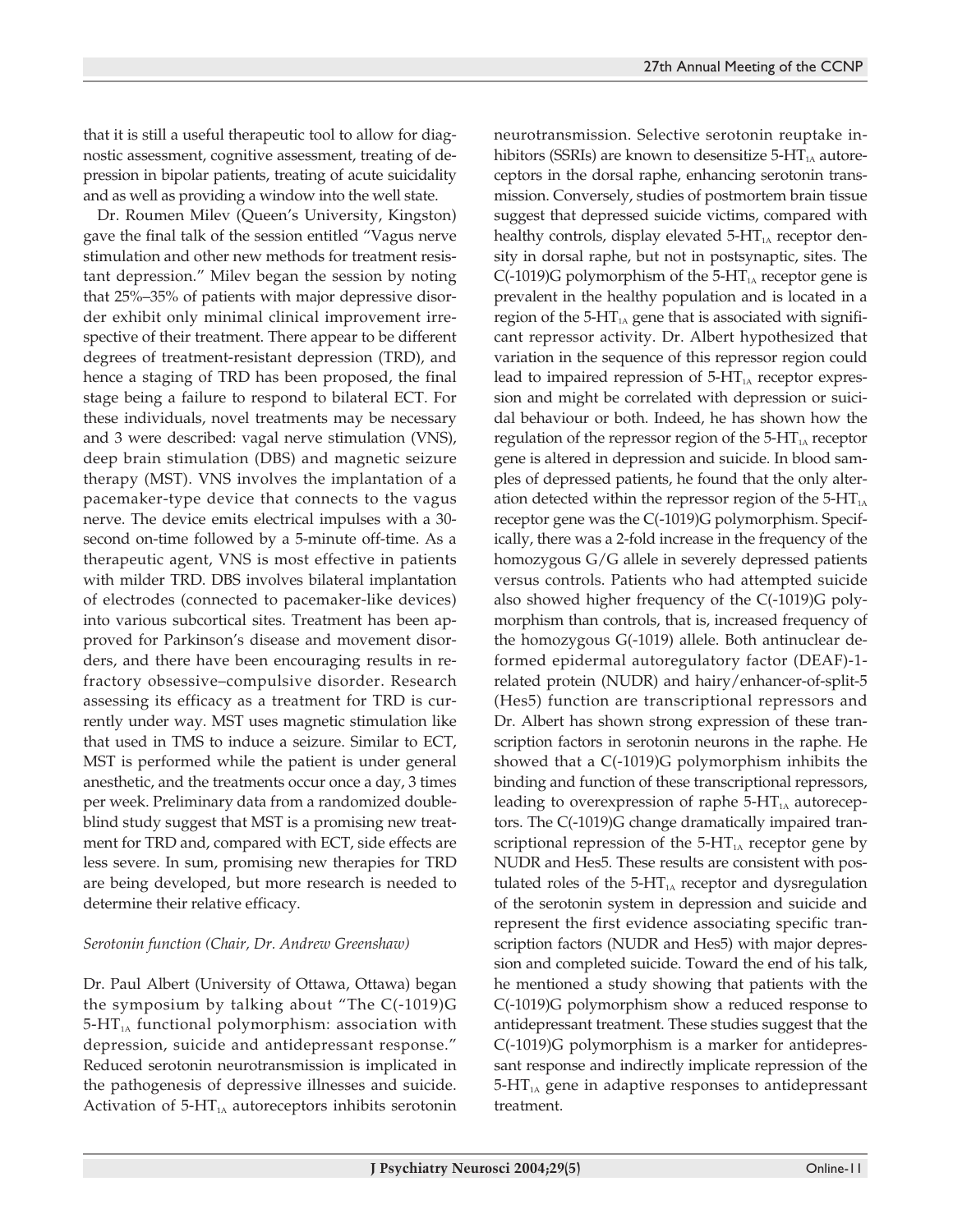Dr. Paul Fletcher (University of Toronto, Toronto) talked about the role of "5-HT in the regulation of motivation and reward." Most studies investigating the neurobiology of motivation and reward have focused on dopamine. Dr. Fletcher's talk presented evidence that serotonin, via activation of  $5-\text{HT}_{2C}$  receptors, modulates the activity of the mesolimbic dopaminergic system and regulates motivated behaviour. For example,  $5-HT_{\text{2C}}$  agonists and antagonists inhibit and stimulate, respectively, dopamine cell firing and release in the nucleus accumbens. In locomotor activity experiments, the  $5-HT_{2C}$ agonist Ro60-0175 blocked cocaine-induced locomotion, whereas the  $5-\text{HT}_{2C}$  antagonist, SB242084, enhanced it. Neither compound affected locomotor activity when given alone. Similar effects were observed with methylphenidate-, MDMA-, nicotine- and morphineinduced locomotion. Drug self-administration studies revealed an inverse relation between activation of  $5-\text{HT}_{2c}$  receptors and cocaine self-administration, using both fixed and progressive ratio schedules. Finally, the  $5-\text{HT}_{2c}$  agonist and antagonist diminished and augmented, respectively, the ability of cocaine to reinstate self-administration behaviour. These studies show a bidirectional modulation of the behavioural effects of cocaine and other drugs of abuse by  $5-HT_{2C}$  receptors. Results from a study of the effects of  $5-\text{HT}_{2C}$  receptor agonists and antagonists on food reward suggested that these drugs modulate the effects of drugs of abuse, but not of natural rewards. These findings raise the possibility that 5-H $T_{2c}$  ligands may be useful therapeutic agents for treating drug abuse and that altered function of these receptors may be a contributory factor in the development of drug abuse and impulse control disorders.

Dr. Pierre Blier (University of Ottawa, Ottawa) talked about "Serotonin and norepinephrine drug interactions and antidepressant drug actions." His main point was that serotonin and norepinephrine neurons have reciprocal interactions making it likely that antidepressant drugs affect both systems. This proposed interaction between serotonin and norepinephrine might contribute to antidepressant efficacy. For example, serotonin neurons project to the locus coeruleus (LC), which expresses  $5-HT<sub>2A</sub>$  receptors that inhibit norepinephrine cell firing. Serotonin lesions increase norepinephrine firing in the LC, whereas 14- to 21-day treatment regimens with a selective serotonin reuptake inhibitor (SSRI) decrease norepinephrine cell firing, which is possibly related to the anxiolytic effects of the SSRIs. In comparison, long-term treatment with

antidepressant drugs that inhibit norepinephrine uptake, and hence norepinephrine transmission, augments postsynaptic  $5-HT<sub>1A</sub>$  receptor activation. Longterm treatment with the atypical antidepressant bupropion increases burst firing of both serotonin and norepinephrine cells, presumably through increased norepinephrine release in the dorsal raphe. Similarly, treatment with mirtazapine was also found to increase the firing rate of both norepinephrine and serotonin neurons. Because both serotonin and norepinephrine depletion lead to the recurrence of depressive symptoms, the combination of drugs with complementary mechanisms might have a better outcome. Recent work supports this proposition. Combined treatment with the SSRI paroxetine and the atypical antidepressant mirtazapine led to a significantly better outcome than treatment with either antidepressant alone.

Dr. Gary Remington (University of Toronto, Toronto) closed the session with his talk "Does serotonin have a role to play in antipsychotic atypicality?" Three subtypes of antipsychotic have been proposed, conventional (dopamine  $D_2$  receptor antagonists), second generation ( $D_2$  antagonists with serotonin 5-HT<sub>2</sub> receptor antagonist properties) and third generation (partial dopamine agonists). The  $D_2$  antagonists are effective antipsychotics but elicit marked extrapyramidal symptoms. Clozapine, which does not induce extrapyramidal symptoms, has higher affinity for serotonin  $5-HT_2$  receptors than for dopamine  $D_2$  receptors. However, as Dr. Remington noted, the importance of the  $5-HT_2 > D_2$ affinity of atypical drugs may have been overstated. For instance, high doses of risperidone (partial dopamine agonist) or olanzapine (serotonin  $5-HT_2$  antagonist) have been shown to produce extra-pyramidal symptoms. In comparison, clozapine and quetiapine do not increase risk for extrapyramidal symptoms even at high doses. Moreover, at low doses, the effects of the typical antipsychotic haloperidol are more similar to those of the atypical drugs. Finally, drugs that are selective 5-HT<sub>2</sub> receptor antagonists do not seem to have antipsychotic efficacy. Taken together, these studies suggest that what makes neuroleptic drugs atypical is not their actions on serotonin receptors, but instead their lower affinity for  $D<sub>2</sub>$  receptors.

#### *Cholinergic mechanisms in brain function (Chair, Dr. Mary Olmstead)*

Dr. Sandra M. Boye (Université de Montréal, Montréal)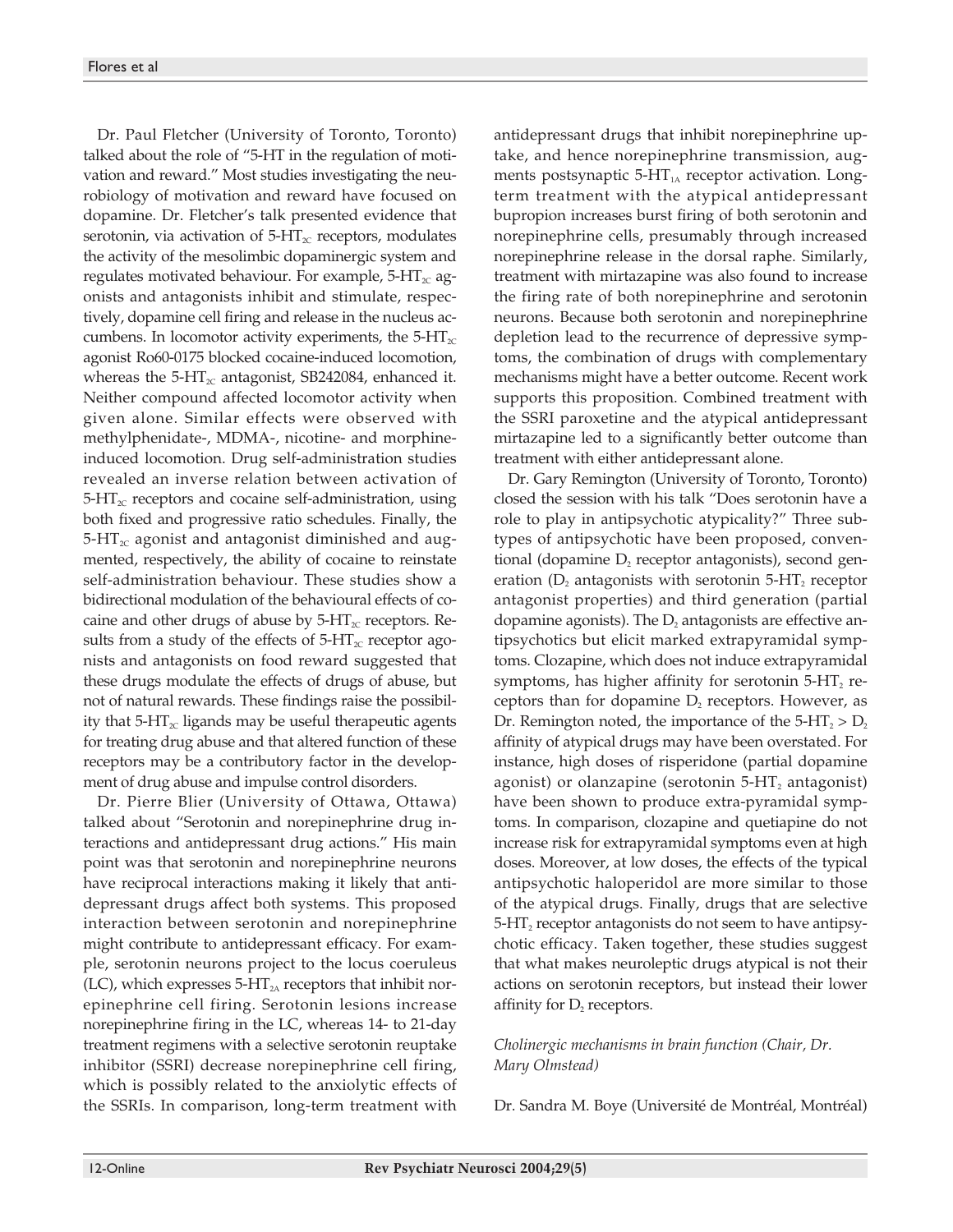opened the symposium with a talk entitled "Firststage cells and the lateral pontine tegmental nucleus." Using electrophysiologic techniques, Boye noted that cholinergic neurons in the lateral pontine tegmental nucleus (LPTg) have characteristics of first-stage cells (cells that directly link the ventral tegmental area [VTA] with the posterior mesencephalon [PM]); for example, they activate both the VTA and the PM, their activity follows high-frequency stimulation, they have a refractory period in the range of 0.4–1.2 ms, and there is a direct link from the LPTg to the VTA and PM. However, as Boye pointed out, if these neurons are truly first-stage neurons, then destruction of the LPTg should attenuate the rewarding effects of selfstimulation. To test this hypothesis, bilateral stimulation electrodes were implanted in the VTA, and rats were given unilateral electrolytic lesions of the PM centred in the LTPg. Contrary to Boye's hypothesis, there was no effect on reward threshold if the stimulation electrode was ipsilateral to the lesion, whereas reward thresholds decreased if the stimulation electrode was in the contralateral VTA. Boye suggested that one possible reason for the unexpected findings is that electrolytic lesions cause a large insult and the contralateral site may "overcompensate" for this insult. Looking further into the role of the LTPg in reward, Boye found that TTX infused into the LTPg attenuated the rewarding effects of lateral hypothalamic and PM stimulation. In summary, although LTPg neurons have the characteristics of first-stage cells, the conflicting behavioural data necessitate future research to determine whether they truly have this role.

Dr. John Yeomans (University of Toronto, Toronto) gave the second talk of the symposium, entitled "Cholinergic genes involved in reward, arousal and psychiatry." The main thesis of Dr. Yeomans' talk was that cholinergic neurons of the pedunculopontine tegmental nucleus (PPTg)/laterodorsal tegmental nucleus (LDT) function to activate exploration and reward and to facilitate movement via innervation of the ventral tegmental area (VTA)/substantia nigra (SN) dopamine (DA) neurons, while inhibiting the startle reflex by way of the ventral pontine reticular formation. Moreover, lateral hypothalamic (LH) stimulation increases acetylcholine (ACh) release in the VTA during eating and drinking in deprived animals, and drugs that modulate ACh activity modulate these behaviours. Stimulation of ACh neurons in the LDT results in a 3 stage increase in DA in the nucleus accumbens, and pharmacologic manipulations suggest that in the final stage the prolonged increase in DA is mediated by muscarinic M5 receptors. Using M5 knockout mice, Yeomans and colleagues supported this hypothesis. In the knockout mice, stages 1 and 2 were normal, whereas stage 3 was absent; that is, there was no prolonged increase in DA following LDT stimulation. Because of the effect of LDT stimulation on DA release, Yeomans and colleagues manipulated the expression of the M5 receptor and assessed reward. First, when M5 expression was decreased in the VTA using antisense oligonucleotides, reward thresholds were increased (by about 43%). Conversely, when M5 expression was increased in the VTA by means of electroporation, a decrease (by about 20%–30%) in reward threshold was observed. In addition, M5 knockout mice do not show an opiateconditioned place preference, but they exhibit reduced amphetamine-induced locomotion and decreased latent inhibition, but normal prepulse inhibition. In relation to arousal, carbachol injected into the intergeniculate leaflet (IGL) nucleus of the thalamus results in a 2-hour shift in circadian rhythms. A similar phase shift is observed following exposure to either rewarding or aversive stimuli suggesting that arousal, perhaps by means of a change in ACh, shifts circadian rhythms. Finally, Yeomans and colleagues found that rewarding signals can reduce startle in the prepulse inhibition test and that this effect is mediated by the PPTg/LDT ACh neurons. In conclusion, Yeomans suggests the role of the mesopontine ACh neurons is to coordinate a variety of approach/risk-taking strategies while inhibiting defensive strategies.

Dr. Carlyle Smith (Trent University, Peterborough) gave the third talk of the symposium entitled "Sleep states: memory and acetylcholine." After reminding the audience that rats spend about 10%–15% of their sleep time in rapid eye movement (REM) sleep and this percentage increases when animals are trained on a task, Smith discussed numerous findings suggesting that REM sleep deprivation and/or modulating acetylcholine (ACh) activity during REM sleep affects performance on learning and memory tasks. In one study, anisomycin dihydrochloride (a protein synthesis inhibitor) injected at the onset of the REM sleep window (RSW, the time during which REM deprivation impairs task performance) caused later memory impairments. Further, AChE and ACh levels were decreased in rats treated with anisomycin. In the same task, scopolamine (0.4 mg/kg) impaired memory when injected at the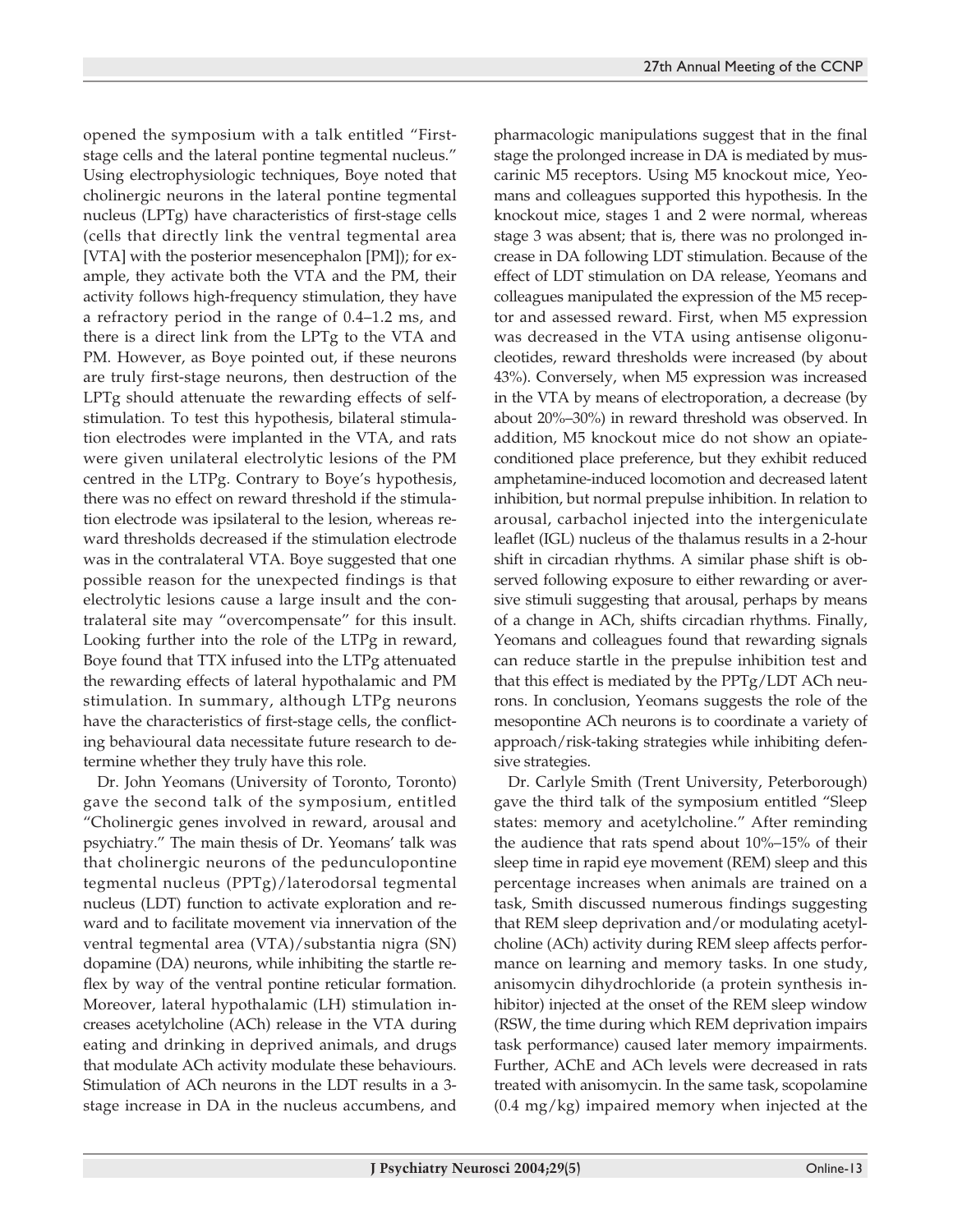onset of the RSW. Animals trained on the Morris water maze showed increased levels of ACh 1–4 hours after testing, a time corresponding to the RSW, but ACh levels were not changed at times outside the RSW. Further, when tested 7 days after training in the Morris water maze, non-REM-deprived rats exhibited a greater increase in ACh than did REM-deprived or cage-control rats. In the conditioned cued preference, both 9–12-hour REM-deprived rats and rats treated with scopolamine injections 9–12 hours after training spent less time in the food paired arm than did control rats. Both systemic and bilateral intrastriatal injections of scopolamine during the RSW (1–4 h after training) impaired performance in the working/reference memory version of the 8-arm radial maze. In summary, REM deprivation at specific times following training impairs task acquisition and, for the most part, the RSW coincides with a time during which ACh blockade impairs learning and memory.

Dr. V. De Luca (University of Toronto, Toronto) gave the final talk of the session entitled "Neuronal alpha7 nicotinic and M5 muscarinic cholinergic receptors in the pathogenesis of schizophrenia." De Luca began his talk by explaining that the different subtypes of schizophrenia (paranoid, disorganized and catatonic) have not been associated with specific genetic susceptibilities. However, in some studies, hereditary catatonic schizophrenia has been associated with chromosome 15q13–q15, the same chromosome on which the acetylcholine (ACh) muscarinic M5 receptor is located. In animal models, the M5 receptor is known to modulate dopamine (DA) release and in M5 knockout mice DA release is decreased in the nucleus accumbens. For this reason, the M5 polymorphisms were typed in 82 Canadian families in which at least 1 member of the family met criteria for schizophrenia. Using the transmission disequilibrium test, the M5 gene was not found to confer susceptibility to schizophrenia. The gene for the alpha7 nicotinic ACh receptor is located near the gene for the M5 receptor, and the disequilibrium test also showed that this gene was not associated with an increased risk of schizophrenia. However, using the Family-Based Association Test to perform a haplotype analysis on both genes, De Luca and colleagues found that the combination of the cholinergic genes was biased in individuals with schizophrenia as compared with individuals without schizophrenia. Hence, both genes in combination may confer susceptibility to schizophrenia.

Smoking among individuals with schizophrenia is more common than in the general population. In addition, the number of alpha7 nicotinic receptors can be normalized by high doses of nicotine, indicating that smoking among individuals with schizophrenia may be an attempt to self-medicate. Thus, De Luca and colleagues analyzed the frequency of the 113 allele of the alpha7 nicotinic receptor gene and found it to be higher in smoking and nonsmoking individuals with schizophrenia. Finally, reverse-transcriptase polymerase chain reaction (RT-PCR) was used to analyze alpha7 mRNA and alpha7-like mRNA in postmortem brain tissue of individuals with no psychiatric disorder and in those with schizophrenia and bipolar disorders; the number of alpha7 and alpha7-like expression was negatively correlated in the control group, but was weakly associated in the schizophrenia group. In summary, the interaction between M5 genes and the alpha7 nicotinic receptor gene may be associated with schizophrenia.

#### *CCNP: the next generation (Chair, Dr. Janet Menard)*

The symposium, "CCNP: the next generation symposium," consisted of 5 short talks from research trainees who had submitted the best abstracts. The first talk was given by Faïza Benaliouad (Université de Montréal, Montréal) who gave a talk entitled "Attenuation of brain stimulation reward by typical and atypical antipsychotics: Is there a role for  $5-HT_{2A}$  receptors?" Rats were trained to bar press for electrical stimulation of the lateral hypothalamus. As expected, both the typical and the atypical neuroleptics, haloperidol and clozapine, respectively, dose-dependently increased selfstimulation thresholds. In comparison, the selective  $5-HT<sub>2A</sub>$  antagonist, MDL-100907, had no effect, either when administered alone or when co-administered with haloperidol. Together, the results suggest that the ability of atypical neuroleptics to alter the motivational effects of electrical stimulation are unrelated to their affinity for  $5-HT<sub>2A</sub>$  receptors. To the extent that the mechanisms mediating the motivational and antipsychotic effects overlap, the study also suggests that activity at DA receptors is sufficient to account for their clinical efficacy.

Francois Laplante (Douglas Hospital Research Centre, Verdun) gave a talk entitled "Alterations in the behavioural response to oxotremorine in post-pubertal rats with neonatal ventral hippocampal lesions." Neonatal